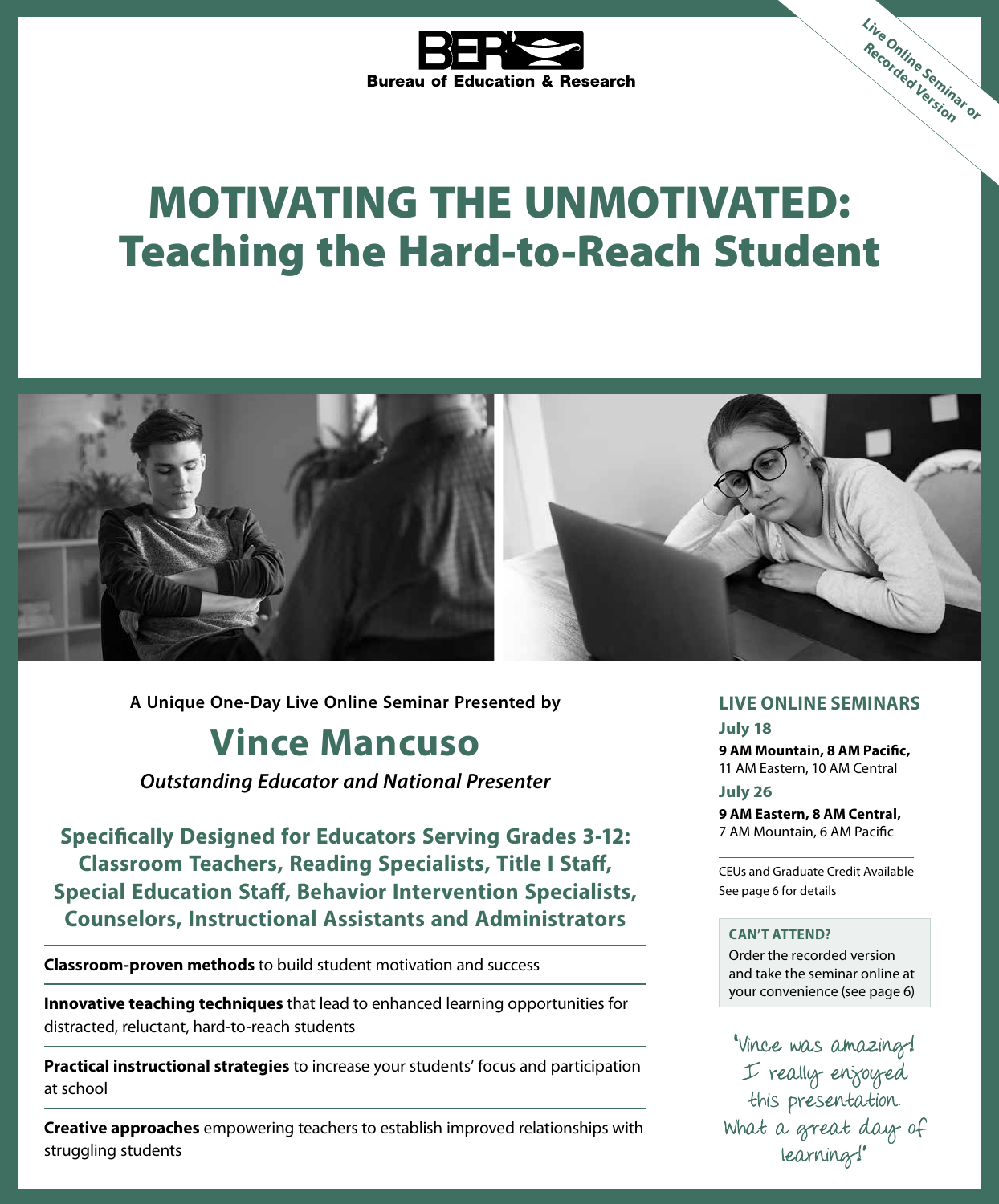## **Ten Key Benefits of Attending**

"Vince is AWESOME! So knowledgeable, friendly, and considers himself our colleague."



#### **Who Should Attend**

Educators Serving Grades 3-12: Classroom Teachers, Reading Specialists, Title I Staff, Special Education Staff, Behavior Intervention Specialists, Counselors, Instructional Assistants and Administrators

#### **1. Re-Engage the Student Who Has Given Up**

Gain high impact strategies for empowering students … Reframe their thinking and help them see they CAN succeed in school

#### **2. Decrease Your Students' Negative Mindsets**

Turn around your students who see themselves as the "slow-learner" or "incapable" with practical strategies for helping students minimize the negative thoughts that get in the way of motivation and learning

#### **3. Maximize Interest and Engagement in Your Lessons**

Identify key components of more engaging lessons and learn how to immediately incorporate those essential attributes into your existing lessons

#### **4. Improve Student Commitments to Learning**

Adopt optimal conditions that develop and strengthen academic confidence and improve learning outcomes for your most reluctant learners

#### **5. Inspire and Motivate Students Who Feel Overwhelmed by Struggles and Challenges**

Effectively guide students through struggle in ways that encourage and foster grit and persistence and lead to more successful academic habits

#### **6. Meet Students Where They Are**

Learn specific ways of increasing personal determination and passion for learning as well as changing attitudes toward setbacks or defeat … Leave with differentiation strategies that work

#### **7. Learn Innovative New Techniques to Captivate Students' Attention**

Utilize leading-edge instructional strategies, grounded in the most current research on the brain and learning, to captivate the attention of your unmotivated students and help them generate more intrinsic motivation

#### **8. Discover Proven Strategies to Cultivate and Strengthen Your Students' Participation**

Identify tools to encourage, foster, and cultivate active participation and more meaningful collaboration through teacher-tested practices that work

#### **9. Maximize Engagement for Your Unmotivated Learners**

Discover strategies that capitalize on different learning styles and levels of learners to direct attention, sharpen focus and lead to more successful academic involvement

#### **10. Receive a Valuable Motivation Digital Resource Handbook** Participants will receive a digital resource handbook filled with the techniques, strategies, and activities you can immediately apply in your classroom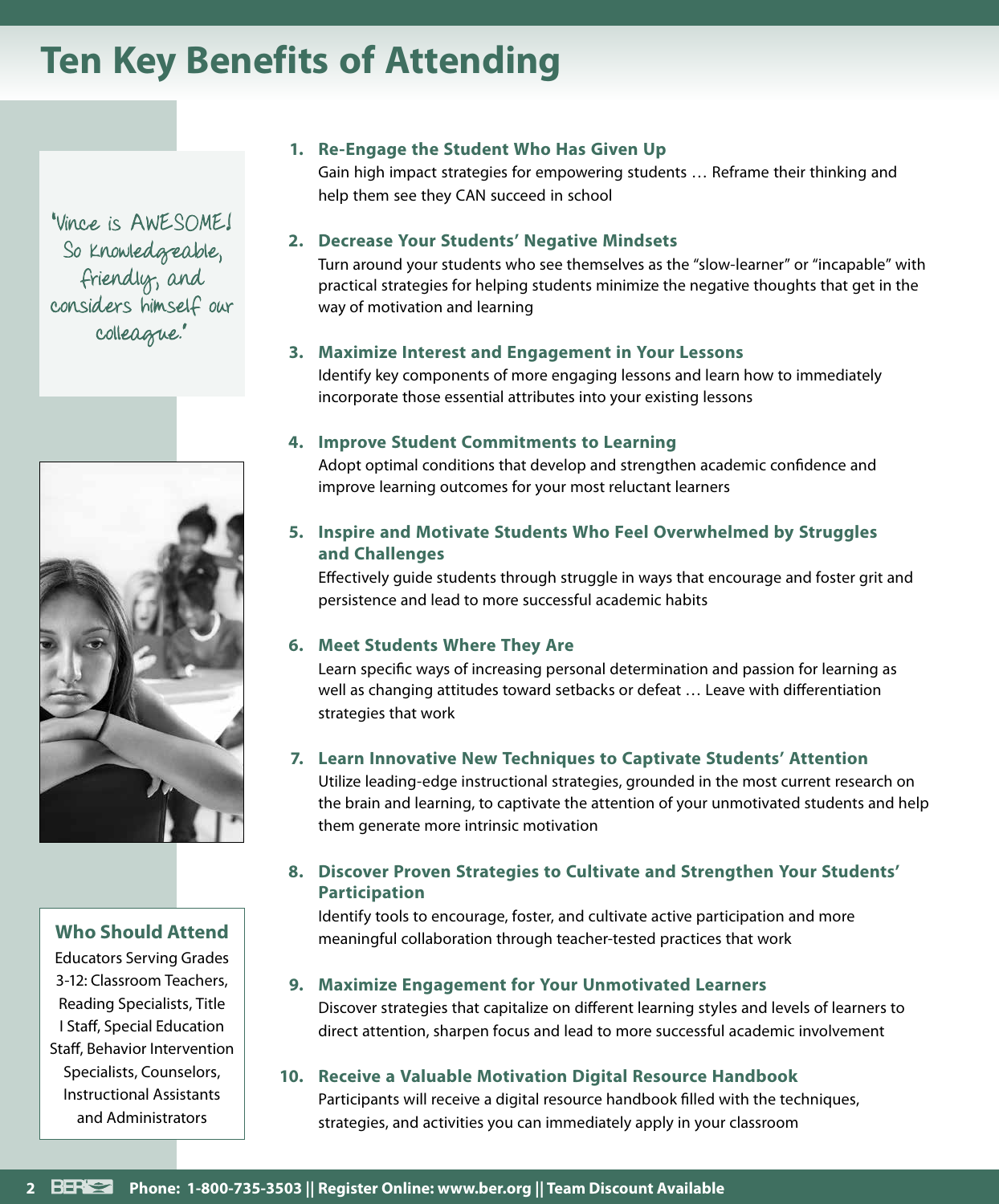## **Outstanding Strategies You Can Use Immediately**

### **What You Will Learn ...**

- **• Proven techniques** to build student confidence, engagement, and motivation
- **• Essential attributes** of the most engaging lessons and classrooms
- **•** Strategies to **redirect and focus students** who complete assignments early
- **•** Tools designed to **foster and develop student confidence**
- **•** Approaches to **motivate students who feel overwhelmed** by their challenges
- **•** Instructional approaches that **maximize collaboration**
- **•** The most effective **methods that lead to self-motivation** and self-direction
- **• Easy-to-implement proven strategies** to cultivate and strengthen participation
- **• Innovative techniques** to captivate attention in more meaningful ways
- **• Powerful strategies to maximize interest and intrinsic motivation**, grounded in research
- **• Practical methods to maximize motivation** through the lens of differentiation



### **Practical Ideas and Strategies**

Each of us have students who simply go through the motions of being a student, without any serious engagement in academics or learning. If you are searching for ways to engage these struggling and unmotivated students, this **NEW** seminar is for you!

In this exciting, fast-paced seminar, you will discover new, proven strategies to empower teachers with tools that translate into student motivation, engagement, and academic success. This will be a highly interactive seminar, introducing you to the most current, innovative instructional practices that will inspire intrinsic motivation in your reluctant students.

**Vince Mancuso** will share these powerful techniques applicable to all disciplines and any curriculum. You will leave this seminar equipped with an expanded "toolbox" of proven strategies that will increase student engagement, maximize motivation, and develop confidence, ultimately leading to more rewarding and meaningful learning outcomes in your classroom. Prepare to engage and motivate your students in ways you never imagined!





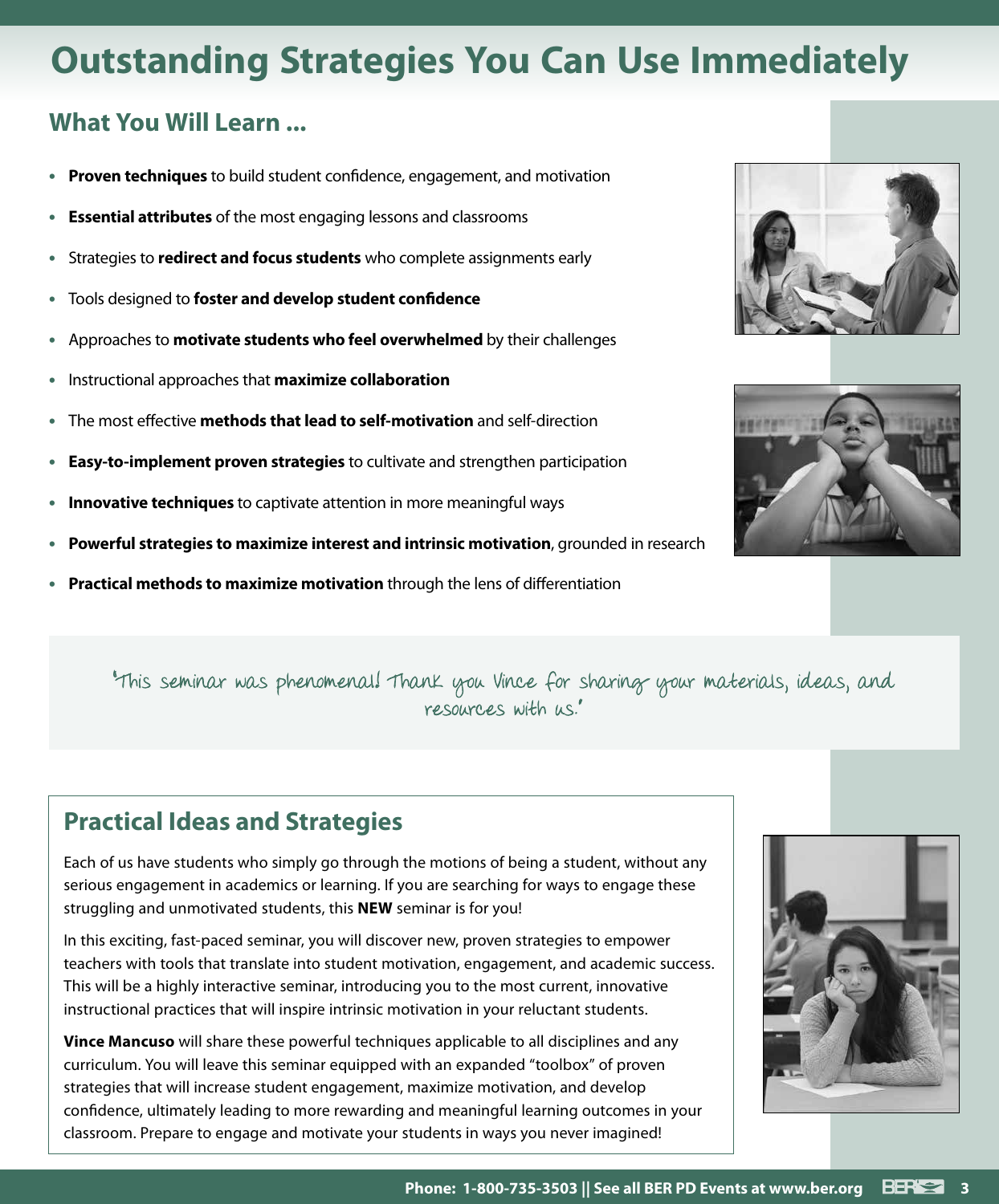## **A Message From Seminar Leader, Vince Mancuso**



#### **Uniquely Qualified Instructor**

**Vince Mancuso** is a highly experienced secondary teacher, national presenter, and author with a passion for sparking engagement, cultivating motivation, and developing greater confidence in student learning. He is a frequent presenter at seminars and conferences, where his sessions draw standing-room only crowds. Vince enjoys sharing with fellow educators his enthusiasm for innovative tools and practical strategies that engage and motivate students. His ideas are powerful and practical, each proven in his own classroom and by the thousands of educators who have attended his seminars.

#### Dear Colleague:

As educators, we know deep down that our unmotivated students want to feel more successful at school. We also know that student engagement is a key ingredient to more productive learning experiences. Reluctant learners can present as a complex puzzle, challenging to understand and guide in a meaningful way. Research and practice have shown us that as student engagement increases, so too does academic achievement. But we are often left wondering … how can I inspire and empower my unmotivated students so they can begin to feel the success I know they are capable of, and desire?

This dynamic and interactive seminar is designed to fill your toolbox with a wealth of powerful tools and strategies intended to re-engage and motivate your unmotivated students! The seminar will focus on innovative, practical approaches and activities that will capture the attention of your unmotivated students and help them realize their greatest potential. You will learn how to immediately implement these practices into your classroom and curriculum in ways that maximize student engagement for your reluctant, unmotivated learners.

I hope you will join me for this valuable experience as you discover new strategies that will inspire and energize you to return to your classroom. I look forward to our day together and I am incredibly excited to work with you!

Sincerely,

Vince Mancuso

**P.S.** Prepare for an interactive and collaborative day! **The emphasis will be on proven and practical strategies you can use immediately** in your work with your unmotivated students. You'll leave with a wealth of valuable tools, resources and strategies you will be able to implement immediately in your classrooms.

"This dynamic and interactive seminar is designed to fill your toolbox with a wealth of powerful tools and strategies intended to re-engage and motivate your unmotivated students."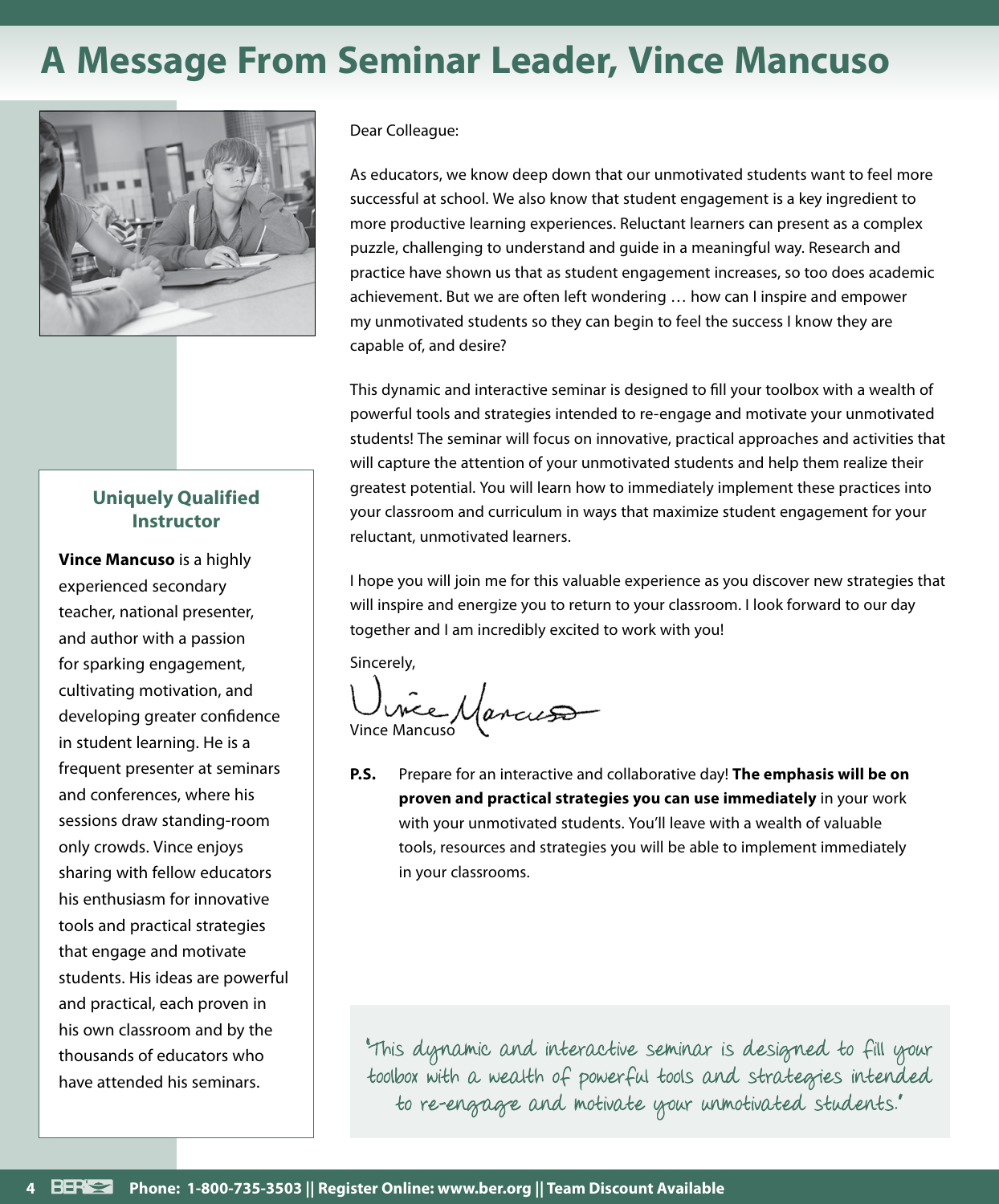## **What Your Colleagues Say About Vince Mancuso**

*"Thank you so much for your enthusiasm and practical approach to help us better teach our students."*

*"This training was extraordinarily helpful! Dr. Mancuso modeled good teaching practices in his presentation to make it engaging, meaningful, and understandable to the point of practical application!"*

*"This seminar was very helpful. Thank you for all of the useful information."*

*"Especially useful information that I can take with me and use in my classes right away. Vince was an enthusiastic and clear speaker. He kept the content relevant to the participants."*

*"FANTASTIC! Loved his energy and the resources."*



## **About BER Seminars**

#### **Outstanding Instructors**

All programs are led by outstanding, top-rated BER national trainers

#### **Extensive Digital Resource Handbook**

You'll receive an extensive digital Resource Handbook full of practical strategies and resources

#### **Highly Interactive**

You'll be able to ask questions, consult with the instructor, and share ideas with other participants

#### **Program Guarantee**

As we have for 44 years, we guarantee the high quality of our programs. If you are not satisfied, we'll give you a 100% refund.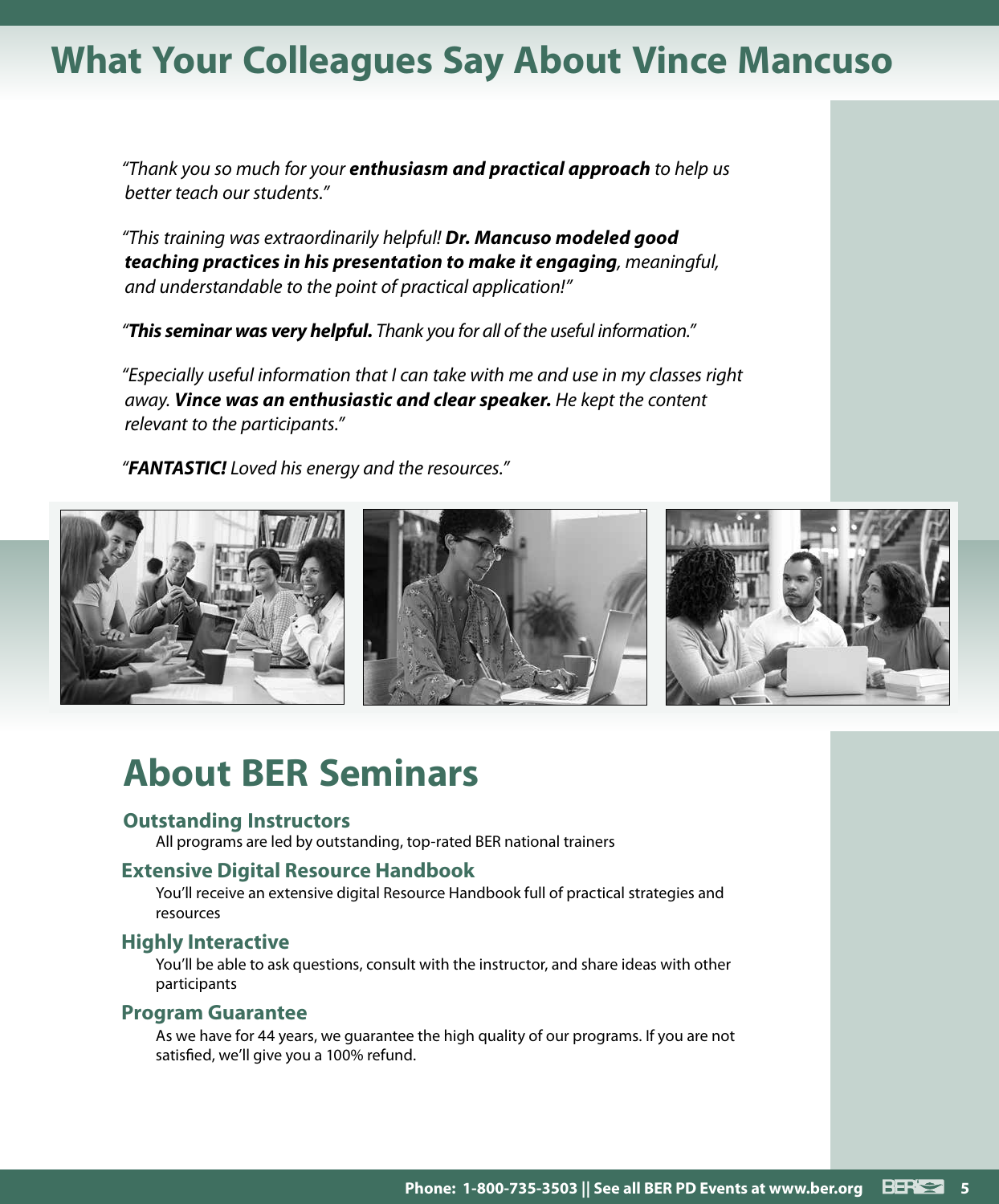## **Special Benefits of Attending**



"Revolutionary for me as a teacher."

### **On-Site Training**

Most BER seminars can be brought to your school or district in-person or online. See the options at www.ber.org/onsite or call 877-857-8964 to speak to one of our On-Site Training Consultants.

#### **Extensive Digital Resource Handbook**

Each participant will receive an extensive digital resource handbook giving you access to countless strategies. The handbook includes:

- Key attributes of learning that lead to motivation and self-direction to immediately implement in your curriculum
- Effective tools for immediate use in your classroom to cultivate participation
- Innovative instructional strategies to increase attention, engagement, and motivation in your students
- Proven methods to guide and drive collaboration that can lead to meaningful learning opportunities
- Practical approaches to foster and build greater academic confidence in your students

#### **Share Ideas with Other Educators**

This seminar provides a wonderful opportunity for participants to meet and share ideas with other educators interested in motivating their unmotivated students.

#### **Meet Inservice Requirements / Earn State CEUs**

Participants of Live Online Seminars and those completing the Recorded Version online can receive a certificate of participation that may be used to verify five continuing education hours. For details about state CEUs available, visit www.ber.org/ceus

#### **Earn One to Four Graduate Semester Credits**



University of Global Anonprofi

Up to four graduate level professional development Massachusetts credits are available with an additional fee and completion of follow up practicum activities. Details for direct

enrollment with University of Massachusetts Global, will be available at this program.

### **Can't Attend?**

### **Other Professional Development Options:**

### **Recorded Version of the Seminar**

A video recorded version of this seminar will be available to take online at your convenience. You'll have access to the entire course and to the extensive digital resource handbook. Optional CEUs and graduate credit available. To enroll, see registration form on page 7.

#### **Related On-Demand Online Courses**

A related On Demand Video-Based Online Learning course, *Motivation, Mindset and Grit: Practical, Proven Strategies to Increase Learning,* for Grades K-12, is available for immediate registration. To enroll, visit www.ber.org/online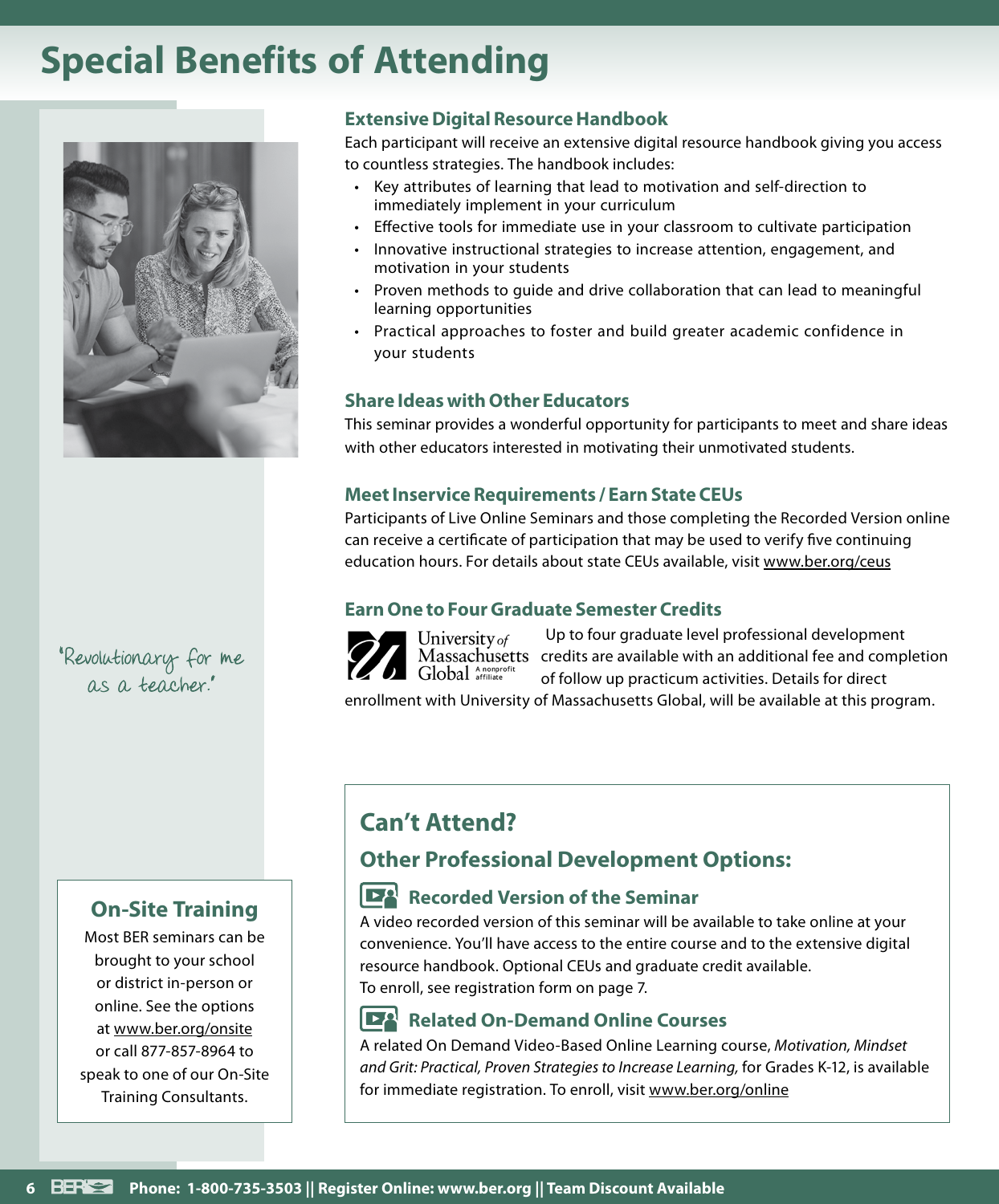### **MOTIVATING THE UNMOTIVATED: Teaching the Hard-to-Reach Student**

| <b>Registration (LUZ2M1)</b>                                                                                                                                                                                                                      | <b>FIVE EASY WAYS TO REGISTER:</b>                                                                                       |
|---------------------------------------------------------------------------------------------------------------------------------------------------------------------------------------------------------------------------------------------------|--------------------------------------------------------------------------------------------------------------------------|
| 1. Live Online: July 18, 2022 (Start time: 9 AM Mountain, 8 AM Pacific)<br>□                                                                                                                                                                      | <b>REGISTER ONLINE at: WV</b>                                                                                            |
| 2. Live Online: July 26, 2022 (Start time: 9 AM Eastern, 8 AM Central)<br>□<br>$-$ or $-$                                                                                                                                                         | <b>EMAIL this form to: regis</b>                                                                                         |
| 3. I'd like to order the recorded version of this seminar<br>□                                                                                                                                                                                    | PHONE toll-free: 1-800-73<br>(Weekdays 5:                                                                                |
| <b>FIRST NAME</b><br>M.I.<br><b>LAST NAME</b>                                                                                                                                                                                                     | $\frac{1}{2}$ FAX this form to: 1-425-4                                                                                  |
| POSITION, SUBJECT TAUGHT<br><b>GRADE LEVEL</b>                                                                                                                                                                                                    | MAIL this form to: Burea<br>915 118<br><b>Bellevu</b>                                                                    |
| SEMINAR NUMBER: .<br>(Please see list above)                                                                                                                                                                                                      | <b>Program Hours</b>                                                                                                     |
| List additional registrants on a copy of this form                                                                                                                                                                                                | All Live Online Seminars are scheduled 9                                                                                 |
| <b>SCHOOL NAME</b>                                                                                                                                                                                                                                | in the time zone indicated. Check in 15 mi<br>information by email four days before the                                  |
|                                                                                                                                                                                                                                                   | <b>Fee</b>                                                                                                               |
| SCHOOL MAILING ADDRESS                                                                                                                                                                                                                            | The registration fee is \$279 per perso<br>three or more registering at the same<br>for groups of ten or more. Payment i |
| <b>CITY &amp; STATE</b><br>ZIP CODE                                                                                                                                                                                                               | Fee includes seminar registration, a c<br>an extensive digital resource handbo                                           |
| <b>SCHOOL PHONE NUMBER</b><br>HOME PHONE NUMBER                                                                                                                                                                                                   | Live Online Seminars or Recorded Ser                                                                                     |
| $\lambda$<br>€<br>$\lambda$<br>€                                                                                                                                                                                                                  | <b>Cancellation/Substitutions</b><br>100% of your paid registration fee wi                                               |
| Registration confirmations and login details are sent via e-mail                                                                                                                                                                                  | and notify us at least 10 days before<br>made prior to the event date will be                                            |
| E-MAIL ADDRESS (REQUIRED FOR EACH REGISTRANT)                                                                                                                                                                                                     | Substitutions may be made at any tin                                                                                     |
| HOME MAILING ADDRESS                                                                                                                                                                                                                              | <b>Further Questions</b>                                                                                                 |
|                                                                                                                                                                                                                                                   | Call the Bureau of Education & Resea<br>online at www.ber.org                                                            |
| <b>CITY &amp; STATE</b><br>ZIP CODE                                                                                                                                                                                                               | <b>Program Guarantee</b>                                                                                                 |
|                                                                                                                                                                                                                                                   | We stand behind the high quality of<br>following unconditional guarantee: If                                             |
| <b>IMPORTANT - PRIORITY ID CODE: ELUZ2M1</b>                                                                                                                                                                                                      | program, we'll give you a 100% refun                                                                                     |
| <b>METHOD OF PAYMENT - Team Discount Available</b><br>The registration fee is \$279 per person,<br>for teams of three or more registering at the same time, the fee is \$259<br>per person. Payment is due prior to the program. No cash, please. |                                                                                                                          |
| $\Box$ A check (payable to <b>Bureau of Education &amp; Research</b> ) is attached                                                                                                                                                                |                                                                                                                          |
| (Be sure to include priority ID code on the P.O.)                                                                                                                                                                                                 |                                                                                                                          |
|                                                                                                                                                                                                                                                   |                                                                                                                          |
| $\Box$ Charge my:<br>□ MasterCard<br>$\Box$ VISA $\Box$ Discover                                                                                                                                                                                  |                                                                                                                          |
| MO/YR                                                                                                                                                                                                                                             |                                                                                                                          |
| (Found on back of card)                                                                                                                                                                                                                           |                                                                                                                          |

### **FAX this form to: 1-425-453-1134 MAIL this form to: Bureau of Education & Research** 915 118th Avenue SE • PO Box 96068 Bellevue, WA 98009‑9668 **PHONE toll-free: 1-800-735-3503** (Weekdays 5:30 am ‑ 4:00 pm Pacific Time) **REGISTER ONLINE at: www.ber.org** form to: **register@ber.org**

**ars** are scheduled 9:00 AM – 3:30 PM or 8:00 AM – 2:30 PM ted. Check in 15 minutes prior. Registrants will be sent login ur days before their Live Online Seminar.

is \$279 per person, \$259 per person for groups of ering at the same time. Call us at 1-800-735-3503 more. Payment is due prior to the program.

registration, a certificate of participation and esource handbook. The fee is the same for or Recorded Seminars.

#### **Cancellation/Substitutions**

egistration fee will be refunded if you can't attend 10 days before the seminar. Late cancellations ent date will be refunded less a \$15 service fee. made at any time without charge.

#### **ns**

ducation & Research (800) 735-3503 or visit us org

#### tee

high quality of our programs by providing the nal guarantee: If you are not satisfied with this ou a 100% refund of your registration fee.